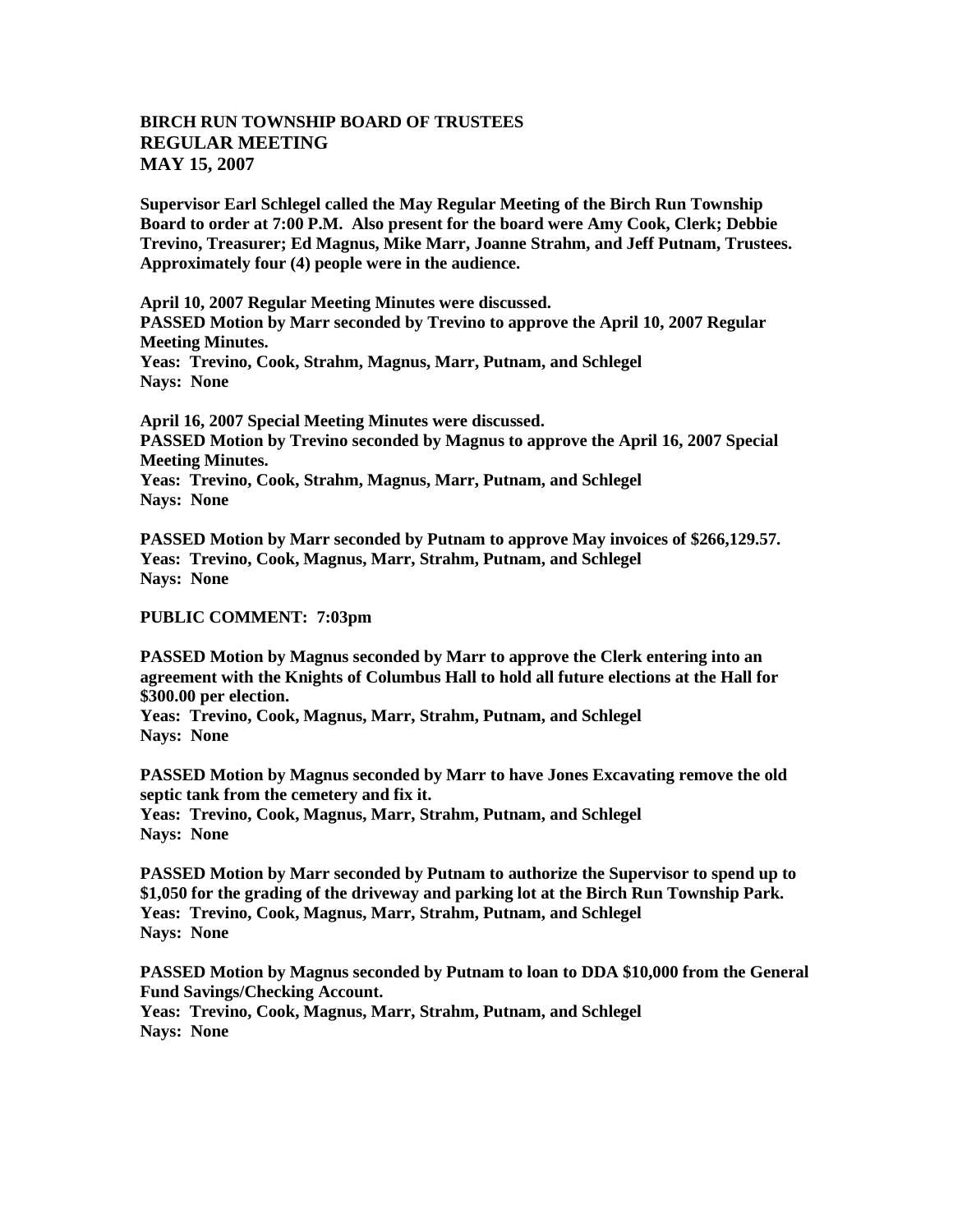**PASSED Motion by Magnus seconded by Putnam to approve the language for presentation to the Planning Commission to change the Zoning Ordinance as recommended by Mark Eidelson of LANDPLAN.**

**Yeas: Trevino, Cook, Magnus, Marr, Strahm, Putnam, and Schlegel Nays: None**

**PASSED Motion by Magnus seconded by Marr to approve Dan's Excavation for the sewer construction work on the Meijer site.** 

**Yeas: Trevino, Cook, Magnus, Marr, Strahm, Putnam, and Schlegel Nays: None**

**PASSED Motion by Magnus seconded by Trevino to approve the division of bills from the Water Department in which the Water Department will reimburse the General Fund \$10,000 a year for expenditures.**

**Yeas: Trevino, Cook, Magnus, Marr, Strahm, Putnam, and Schlegel Nays: None**

**PASSED Motion by Putnam seconded by Magnus to authorize the DPW to spend up to \$20,000 for a work truck with equipment.**

**Yeas: Trevino, Cook, Magnus, Marr, Strahm, Putnam, and Schlegel Nays: None**

**PASSED Motion by Putnam seconded by Magnus to appoint Kristi Reinert-Looney to the Birch Run DDA to fill out the term vacated by Krista Kern. Yeas: Trevino, Cook, Magnus, Marr, Strahm, Putnam, and Schlegel Nays: None**

**PASSED Motion by Magnus seconded by Putnam to approve the police contract with the Village of Birch Run under the same terms as last year.**

**Yeas: Trevino, Cook, Magnus, Marr, Strahm, Putnam, and Schlegel Nays: None**

**PASSED Motion by Magnus seconded by Marr to approve the Urban Cooperation Agreement between the Township of Birch Run and City of Saginaw as presented. Yeas: Trevino, Cook, Magnus, Marr, Strahm, Putnam, and Schlegel Nays: None**

**PASSED Motion by Magnus seconded by Putnam to approve the Agreement for Conditional Transfer of Property Pursuant to 1984 P.A. 425 with the City of Saginaw as presented.**

**Yeas: Trevino, Cook, Magnus, Marr, Strahm, Putnam, and Schlegel Nays: None**

**PASSED Motion by Magnus seconded by Putnam to set the Public Hearing on June 12, 2007 at 7:00 pm to consider the execution of an Agreement for Conditional Transfer of the Property Pursuant to Public Act No. 425 of 1984, as amended being MCL 124.21 et seq. The Public Hearing will take place at 11935 Silver Creek Drive, Birch Run, MI 48415. Yeas: Trevino, Cook, Magnus, Marr, Strahm, Putnam, and Schlegel Nays: None**

## **PUBLIC COMMENT: 8:20 pm**